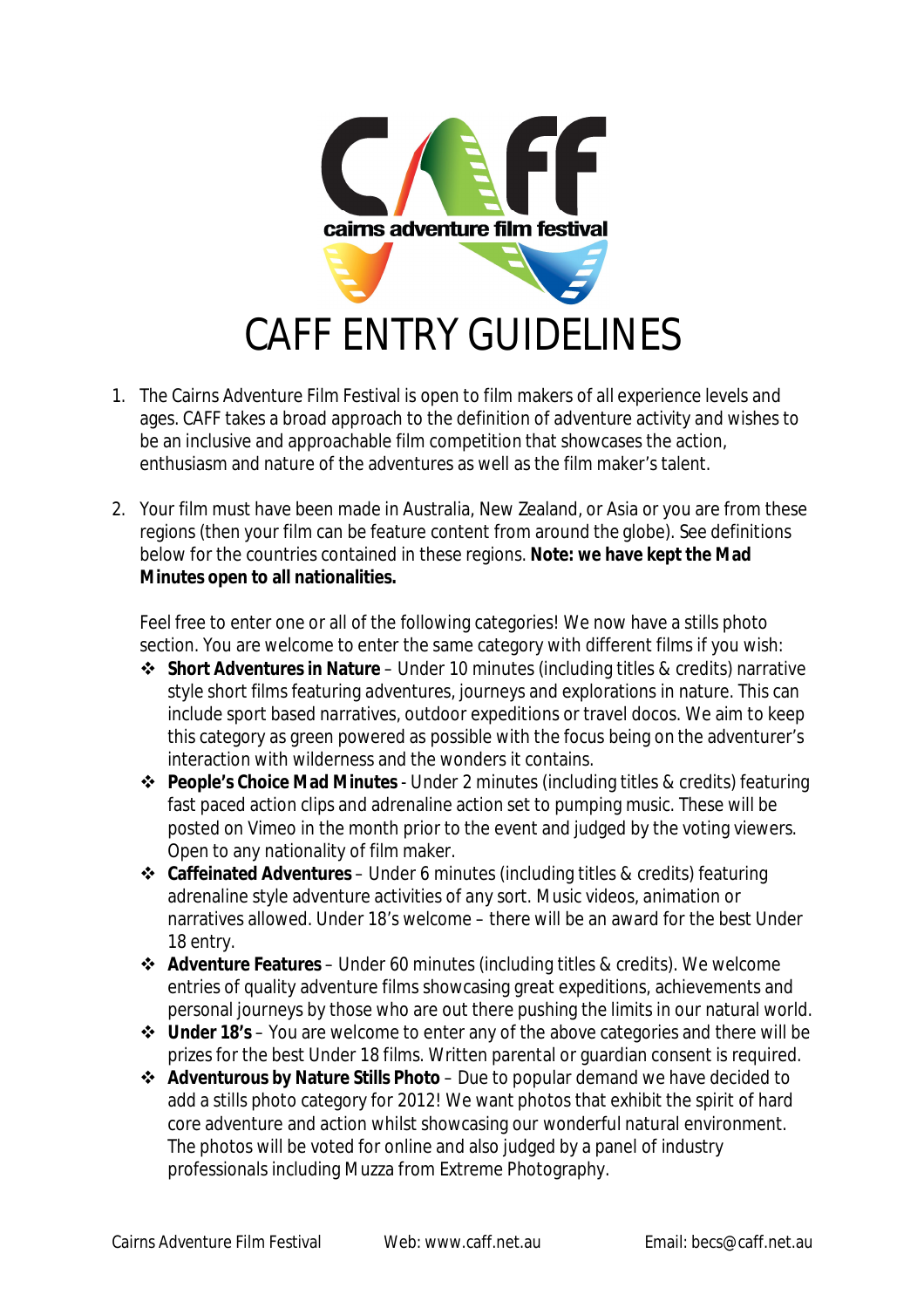- 3. **All films must have proof of music copyright permission**, if applicable. The great news is we have several bands and electronic music producers who have given us their new albums to use for CAFF 2012!!! Email info@caff.net.au for options.
- 4. CAFF intends to show the films in 16:9 ratio for maximum cinema screen quality. Please film your work in this ratio if you camera allows. Please see below for conversion methods if you have filmed in 4:3.
- 5. CAFF does not condone or support films or activities that are personally defamatory, harmful to animals, humans or the environment and reserves the right to reject films that contain such content. CAFF will not be held responsible for personal injuries sustained while filming content for this competition.

# **CAFF EVENT AND SCREENINGS**

| Opening Night:             | Thursday $24^{th}$ May 2012 – 7pm -10pm<br>Centre of Contemporary Arts, Abbott Street Cairns<br>Special Guest Presentation by founder of the Banff Mountain Film<br>Festival, mountaineer and climber John Amatt. |  |  |  |
|----------------------------|-------------------------------------------------------------------------------------------------------------------------------------------------------------------------------------------------------------------|--|--|--|
| <u> Gala Awards Night:</u> | Friday 25th May 2012 $7 \text{pm} - 2 \text{am}$<br>The Jack Hotel, cnr Sheridan & Spence Streets, Cairns<br>The Best short films of CAFF 2012, live performers, band and DJ TBC                                  |  |  |  |
| <u> CAFF on Tour:</u>      | June 2012 - Date and Venues TBC<br><b>Townsville and Mackay</b>                                                                                                                                                   |  |  |  |

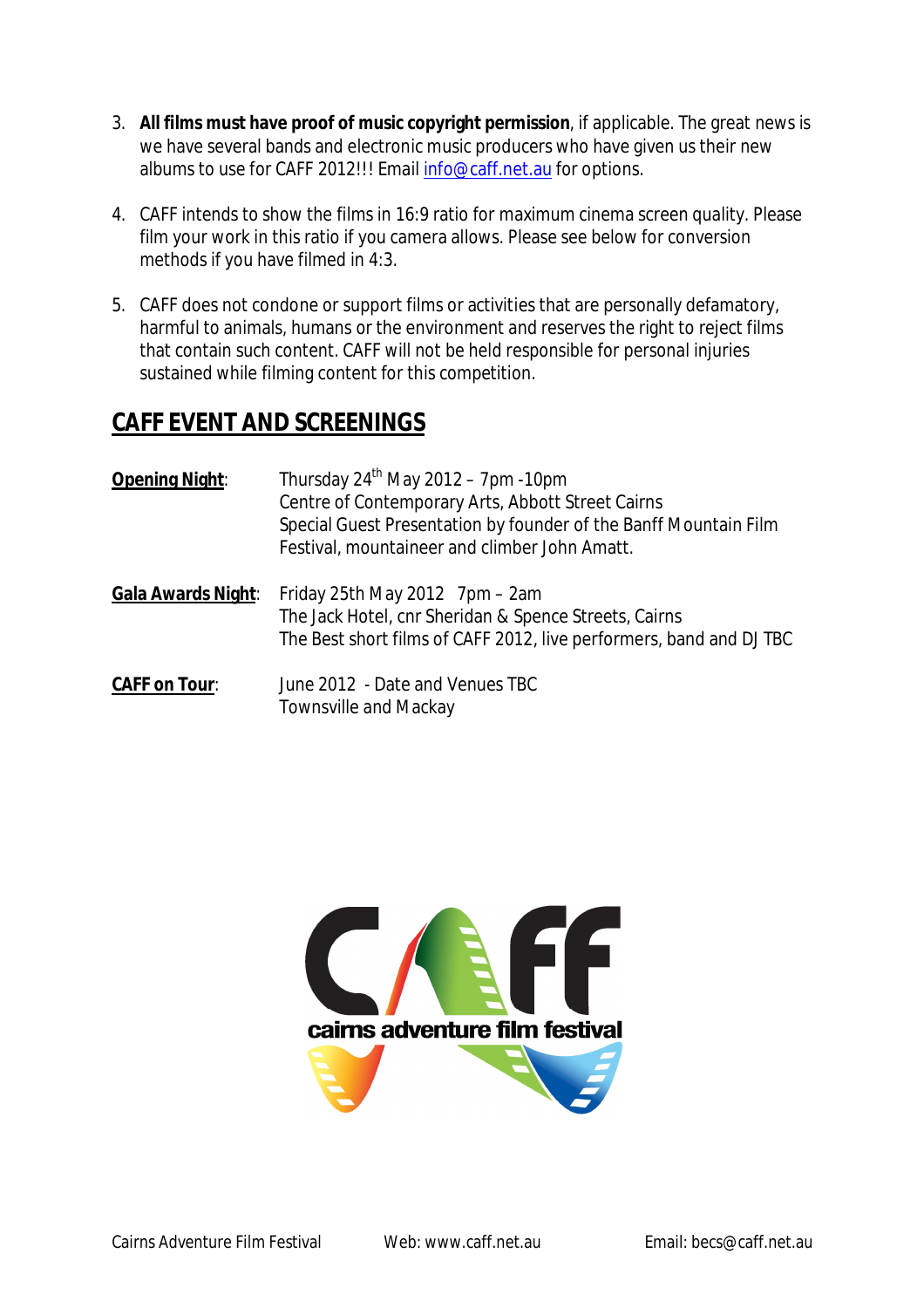## **FINAL ENTRY CHECKLIST (AFTER JANUARY 15th 2012)**

1. Complete the CAFF Online Entry Form. You will be asked to agree to our Terms and Conditions during this process (see below).

Please ensure you have completed our online entry form and paid your entry fee BEFORE sending your films or photos to us.

#### **2. SUBMISSION FORMAT**

We have secured a brilliant HD projector and we want to try to show your films in the highest possible quality.

Please save your film file in:

1.) MP4 1920 x 1080(25 frames) or **2.)** MP4 1280 x 720 (25 frames)

**Delivery Options** of your film file (in order of our preference!!):

**1.)** Use Vimeo to upload your movie, password protect it, send us the link and allow download of file.

**2.)** Use You Send It or Media Fire and send us the link. (email: becs@caff.net.au).

**3.)** Copy MP4 file to DVD or USB drive as a data file and post to PO Box 810, North Cairns LPO, QLD 4870.

Having problems with the above? Please email our technical director: Landon Stroud on landonstroud@gmail.com.

**3. Music use permission** – you MUST obtain written permission, from the copyright owner, for the use of all music and sound recordings that you have used. Why? Because we want to play your film all over Australia and the world and don't want any problems with the ability to legally do so!!

Don't forget we have some music options for you. Email info@caff.net.au.

4. **The People's Choice Mad Minutes** will be uploaded to Vimeo to be voted upon by the viewing public. You do not need to send us a copy of these films unless your film is selected as a winning film. CAFF will upload the entries onto their website and will have a voting form set up that will tally the votes (from May 1<sup>st</sup> 2011). Please note that you still need permission to use the music you edit to and need to fill in your entry form.

### **Submission Dates & Fees**

|           |                               |      | Short & Caff Mad Min |      | Feature |
|-----------|-------------------------------|------|----------------------|------|---------|
| Earlybird | January 15 <sup>th</sup> 2012 |      | \$15                 | \$10 | \$20    |
| Regular   | March 30 <sup>th</sup> 2012   |      | \$20                 | \$10 | \$30    |
| Late      | April 8 <sup>th</sup>         | 2012 | \$25                 | \$15 | \$35    |

Photo Comp April 1st

2012 \$10 per entry (info coming re submission formats)